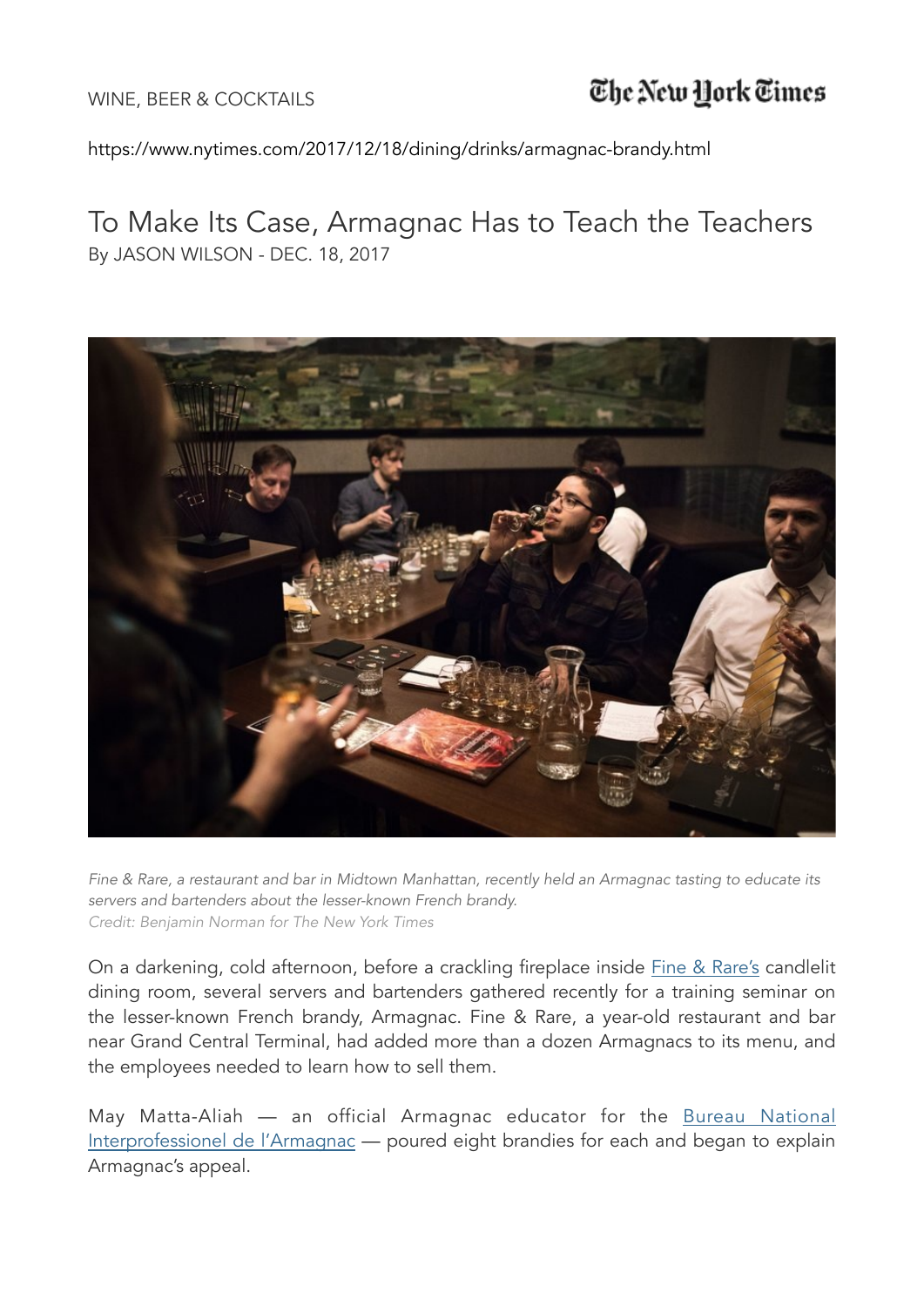"Education" has become the prevalent sales buzzword for bars that pour high-end liquors, with the idea that enthusiastic customers will buy and drink spirits they've never heard of, if only someone can teach them why. But in order to tell the 700-year-old story of Armagnac to their customers, the educators themselves often need to be educated.

"First of all, most importantly, Armagnac is from France," Ms. Matta-Aliah said. She focused on the sparsely populated region of Gascony, in the southwest. "Ducks and geese — for foie gras — outnumber humans," she said. "This is not a wealthy area, so put away your images of grand chateaus."

Ms. Matta-Aliah explained the distillation process, the region's three geographic subzones, which grapes are used to make the base wine and how Armagnac differs from whiskey or other brown spirits — namely, that the raw ingredient is grapes, not grain, agave or molasses.

Over the course of an hour, Fine & Rare's employees tasted brandies from top producers like Tariquet, Darroze and Casteréde.

"When I taste Scotch and bourbon, I feel like the first thing you get is the oak, but this is all so different," said Greg Homidoff, a server. "They're like French perfumes." Photo



*May Matta-Aliah, the New York ambassador for the Bureau National Interprofessionel de l'Armagnac, led the tasting.*

*Credit- Benjamin Norman for The New York Times*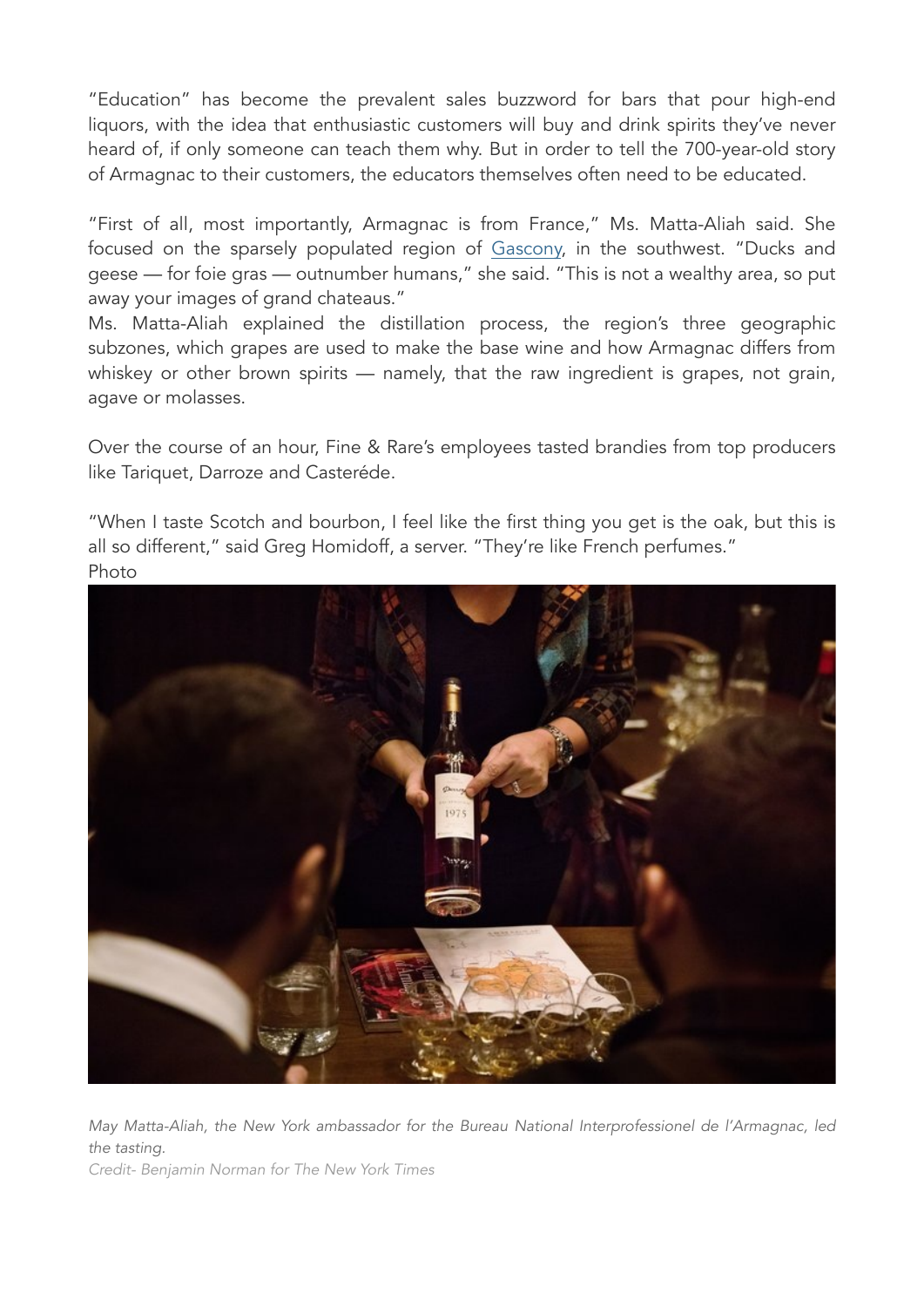Brandy still suffers from a stuffy image of snifters and smoking jackets, and thousanddollar bottlings in crystal decanters. Most of that reputation comes from Armagnac's flashier cousin Cognac. But Armagnac is to Cognac what mezcal is to tequila — a drink mainly produced by small operators rather than large conglomerates.

"There's such a need for education when it comes to Armagnac," said Nicolas Palazzi, the owner of PM Spirits in Bushwick, Brooklyn, an importer of several Armagnac brands, including Domaine d'Espérance, one of the spirits poured at the tasting. "We go out, and we explain, and we do training and we let people taste the stuff. At our level, it's one buyer at a time. We're creating our own demand."

Armagnac is single-distilled at a low temperature in column stills — in contrast to Cognac's double distillation in pot stills — and some houses are so small that they don't even own stills, employing roving distillers that go from estate to estate. The single distillation means that fewer of Armagnac's natural elements are stripped out, making a more boisterous, rustic brandy.

"We have no perfect Armagnac," said Marc Darroze, whose family's Darroze label was one of the first imported into the United States in the mid-20th century. "We don't want perfection. Consistency, yes. But we want to be as diverse as possible."

The Armagnac region grows grapes similar to those used to Cognac (ugni blanc, folle blanche, colombard) with one key exception: baco, a hybrid of folle blanche and the North American grape noah, created in the late 19th century to withstand the phylloxera plague.

Hybrid grapes are not permitted in Europe, and in 2010, the European Union tried to ban baco. Armagnac producers won the right to retain their beloved hybrid, which many believe is the secret to long-aged Armagnac. "As a grape, baco is like an American muscle car," Mr. Palazzi said. "It can withstand years and years of oak."

The idea of educating American drinkers often strikes people in Armagnac as funny. "It's important to educate people," said Armin Grassa, whose family owns Tariquet, one of the largest independent Armagnac houses. "But not too many people should discover Armagnac. Because, after all, we don't really have enough." Photo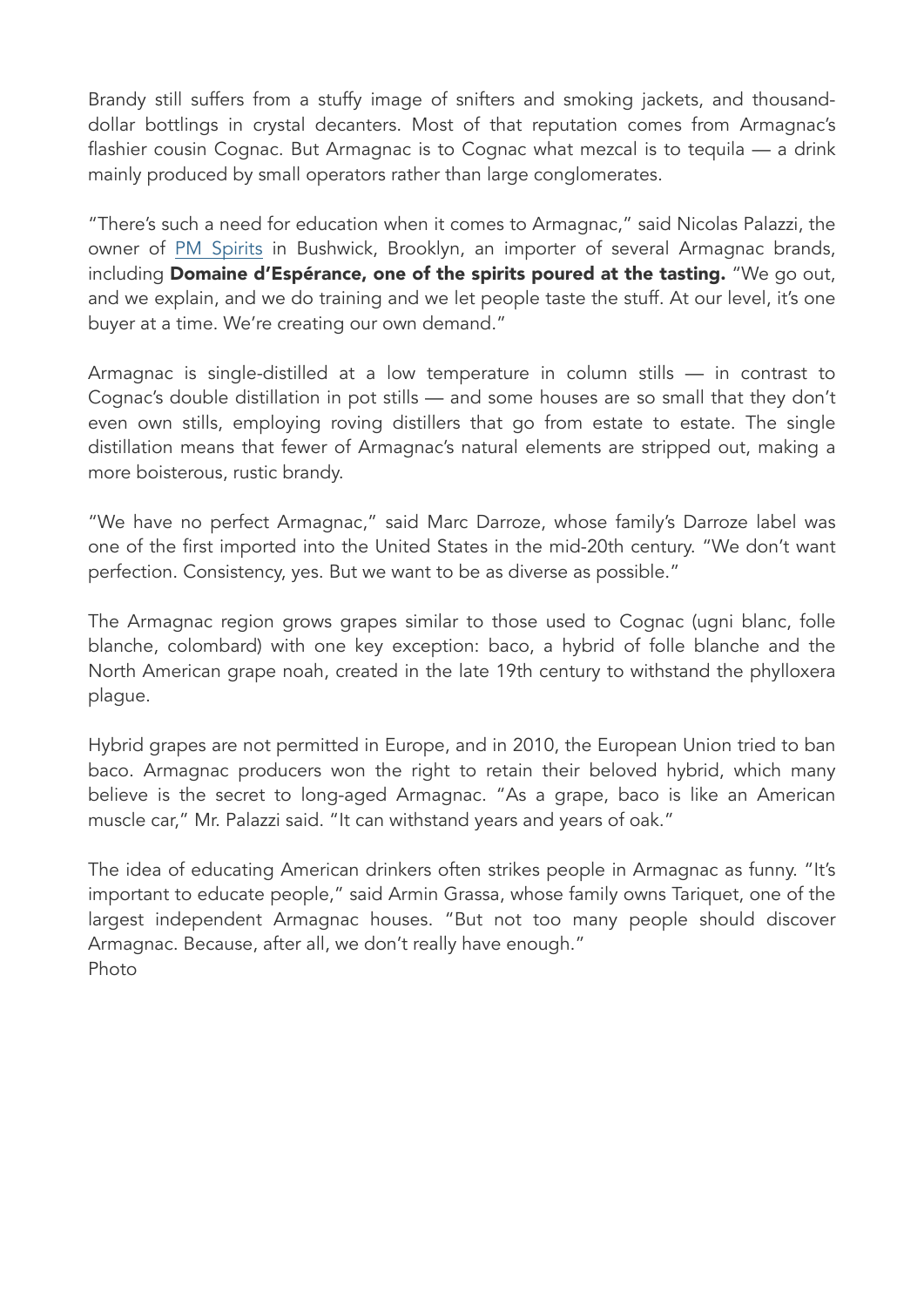

*Armagnac is a quirky region of mostly small producers, with a history dating back over 700 years. "The small guy is still doing his own thing," said Nicolas Palazzi, an Armagnac importer. Credit : Benjamin Norman for The New York Times*

Yet Armagnac education seems to be working. Sales in the United States have grown 131 percent since 2009, making the country the top export market for Armagnac.

The entire region of Armagnac sells about six million bottles per year worldwide. Compare that with Cognac, which annually sells around 160 million bottles worldwide, more than 60 million in the United States. More than 90 percent of the Cognac sold on the American market comes from one of four major brands: Hennessy, Courvoisier, Rémy Martin and Martell.

Mr. Palazzi, who imports both Cognac and Armagnac, insists that Armagnac is easier to sell. "With Cognac, we have to deconstruct the existing knowledge, then build it back up," he said. "With Armagnac, we build on an absence of knowledge." Cooking

With its long aging process, it's no surprise that Armagnac appeals to the sort of drinker who already enjoys bourbon and rye. "Brandy is hot right now," said Tommy Tardie, the owner of Fine & Rare.

Though brandies traditionally hover around 40 percent alcohol by volume, higher-proof "cask-strength" Armagnac offerings (often 45 to 50 percent A.B.V.) — similar to those bottlings that whiskey lovers seek out — are on the rise.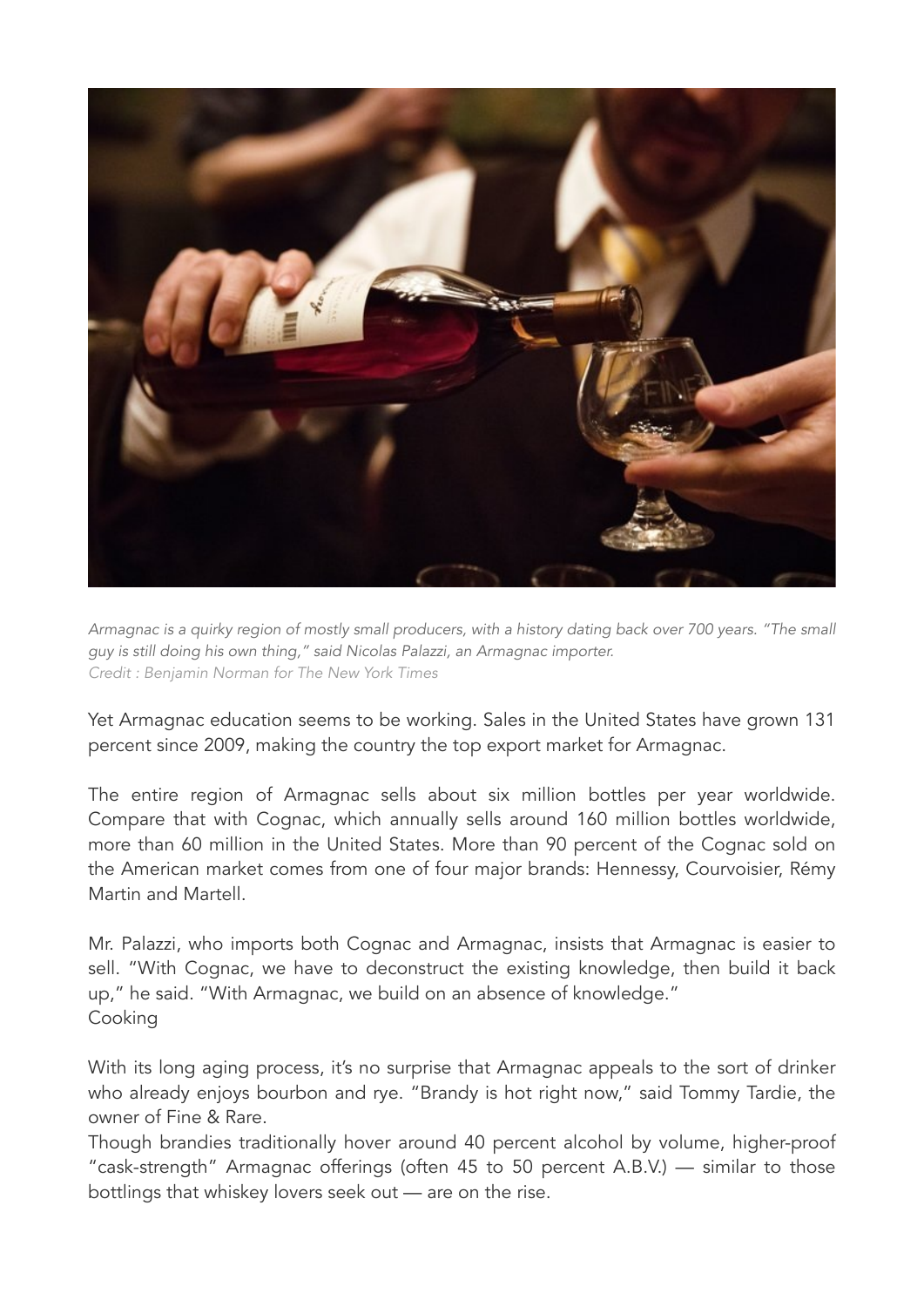"The whiskey drinker, the single-malt drinker, they're now branching out into brandies, and they want the higher proof," said Christine Cooney, the owner of Heavenly Spirits in Lakeville, Mass., the nation's largest importer of the spirit, including top labels such as Delord and Dartigalongue.

As bourbon prices skyrocket, brandy is starting to look more and more attractive. That's not to say that Armagnac prices can't still be a shock. The best vintage, single-cask bottles can run more than \$200. But it's easy to find good XO — Armagnac aged for at least six years — from \$50 to \$60. Almost all houses in Armagnac produce XOs that are at least 10 years old, or older. "In Cognac, you'd never be able to find this value," Ms. Cooney said.



*As bourbon prices skyrocket, brandy is starting to look more and more attractive to whiskey drinkers. Credit : Benjamin Norman for The New York Times*

Of course, all of this is going to require a lot more education.

"People love Armagnac," Ms. Cooney said. "They just don't know it yet."